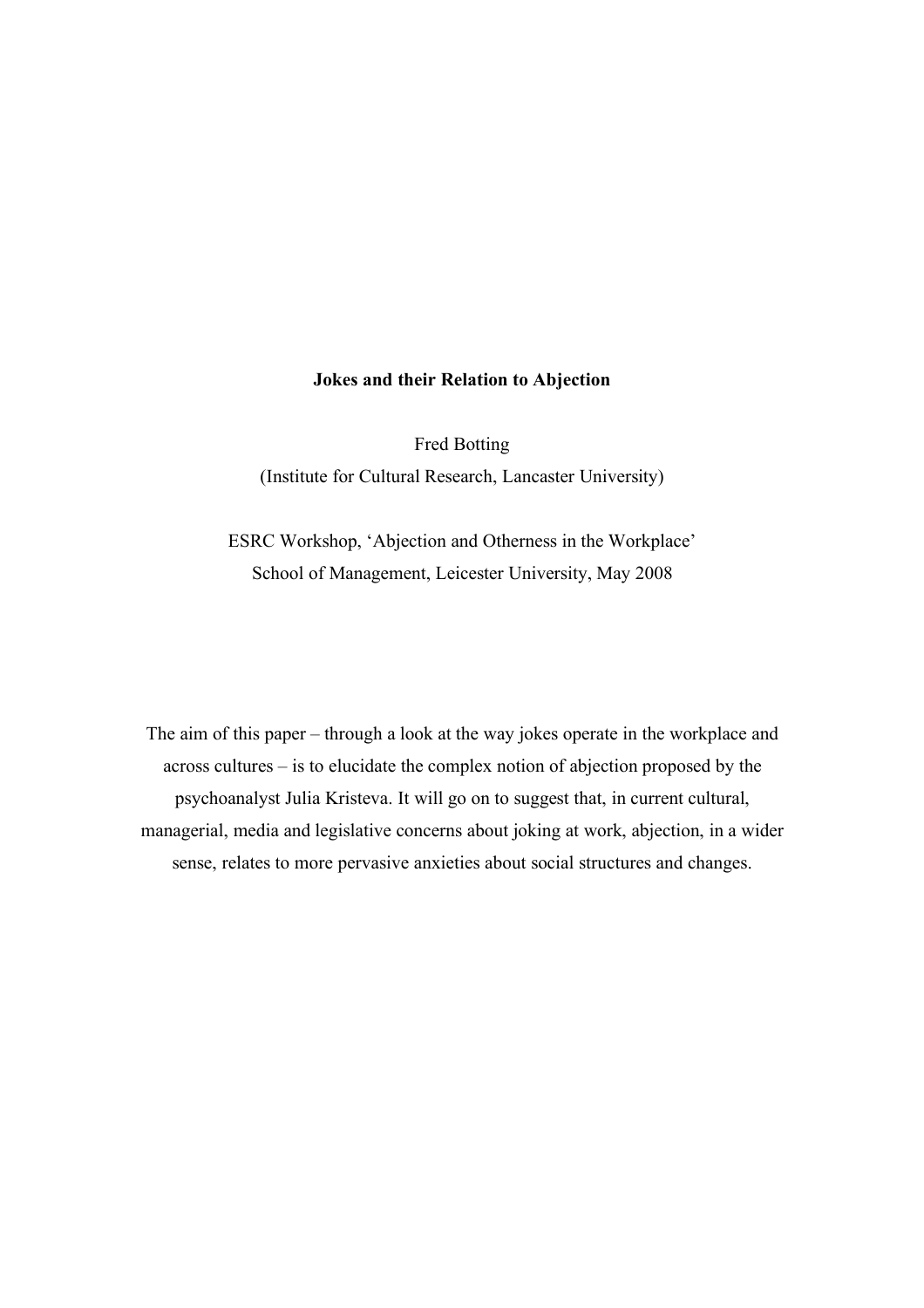#### **Abjection**

In *Powers of Horror*, Kristeva develops the idea of abjection in terms of its role in the formation, maintenance and dissolution of subjective and social boundaries: it disturbs relations between self and other, inside and outside; it is associated with forces and affects central to yet threatening (psychic and symbolic) structures; it evokes intense responses like horror, nausea, repulsion, loathing. It signifies the expulsion of objects, energies, and emotions that shatter norms, bodily limits and cultural identity. Kristeva offers various examples of abjection, from food to filth, waste, excrement, bodily fluids, wounds, pus and cadavers. But abjection is not only tied to definable objects: it appears in intense emotional relations to selves, feelings and things: the intensities it evokes come from proximity and disruption since separation (from excrement, urine, vomit, death etc) is never absolute.

In the rituals and taboos which develop across cultures and religions in relation to food consumption and bodily wastes abjection marks a site around which cultural codes, customs and norms are established – symbolic, and arbitrary, divisions between pure and impure, clean and unclean; rites of passage, customs of inclusion and exclusion. Abjection is complex because it relates to things that stray from conventional places and to values and identities that are not as clear-cut as they are supposed to be. Kristeva notes that the intensities which take a subject to the borders of its existence – objects and affects of abjection – also form the 'safeguards' and 'primers of my culture'; 'spasms and vomiting protect me', she writes, since, in and through abjection, what is abject can be thrown off, expelled, abjected: the sickness within is cast outside, temporarily restoring bodily boundaries. At the same time, it is 'not lack of cleanliness or health that causes abjection but what disturbs identity, system, order. What does not respect borders, positions, rules. The in-between, the ambiguous, the composite' (4).

# **Abjoking**

On an obvious level, jokes engage with abjection and otherness, relishing topics considered taboo or socially unacceptable, dealing in matters of sex, death, bodily corruption and filth, the 'sick' joke for example, straying into realms normally prohibited by cultural mores and norms. The fun of jokes, their 'carnivalistic' function, their release of energies, their (licensed) transgression, depends on crossing lines of demarcation, crossings that would be deemed inappropriate in other social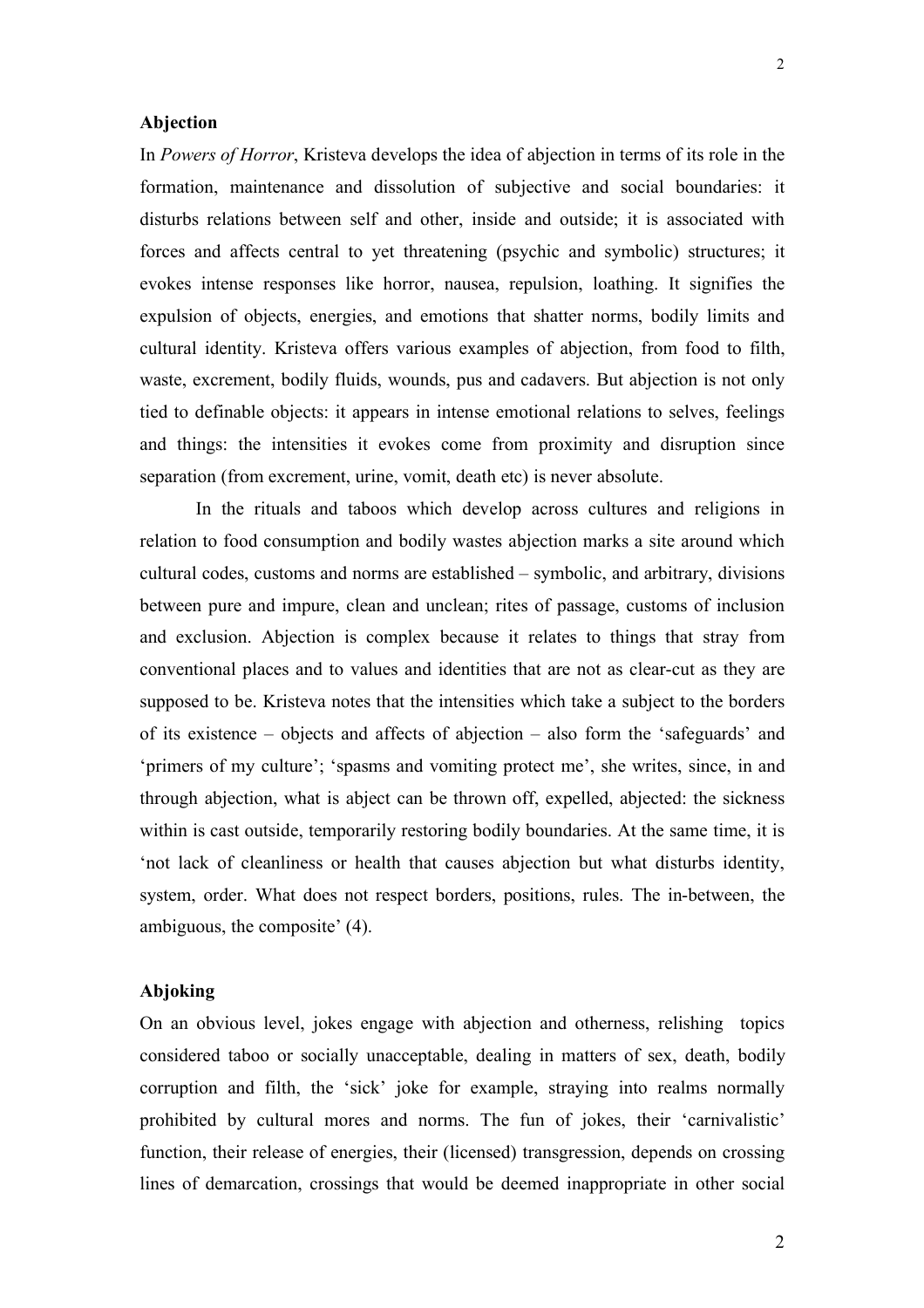forms and interactions. Jokes also depend upon ambiguity, from the double meanings and wordplays of puns and riddles, to the juxtapositions of terms in wit and jests, the ironic reversals of expectation delivered in punch lines, or the incongruous comparisons forming the basis for humour. Jokes also play with a range of shared knowledge, from vernacular language and local idiom, to cultural assumptions, conventions and norms.

The ambiguity of joking is frequently noted in studies of humour in the workplace (Yarwood 1995; Collinson 2002; Lyttle 2007). On the one hand joking is seen to be a positive practice that should be encouraged to make the workplace a happier, more cohesive and creative environment: fostering less material advantages like team spirit and corporate morale, staving off boredom, defusing tensions, raising job satisfaction, enhancing trust between managers and co-workers, enabling more effective communication and leadership, joking is also seen to deliver direct economic benefits in terms of increased productivity and reductions in the costs of absence due to sickness or stress (Tracy et al 2006; Holmes 2007). The negative aspects of humour, more often cited in news stories reporting cases of compensation for unfair dismissal or harassment, are also discussed in terms of the way they bring play into work, can subvert managerial authority, waste time, break concentration, and reduce efficiency. Worse, joking can reinforce prejudice, discrimination and hostility (Gabriel 2000; Thaindian.com 2007). In this context, jokes perpetuate division, marginalising individuals and groups, usually in terms of gender, age, sexual preference and ethnicity and increasing the tensions that signal a fragmented and unproductive workplace. As well as the emotional and personal costs incurred in such situations, companies can face huge compensation payments (Wheatcroft 2004). It remains difficult to distinguish between productive humour and joking that has disruptive effects, despite the regulation, legislation or training courses designed to encourage the former and eliminate the latter (Hill 2007; Bayles 2008).

# **Butts**

There is, in the ambiguity that permeates joking and studies of humour, another kind of ambiguity, a radical ambiguity confounding positions, refusing resolution, separation or decision, that is associated with anxiety and abjection. 'Radically excluded', abjection, writes Kristeva, 'draws me to the place where meaning collapses'; its ambiguity 'does not radically cut off the subject from what threatens it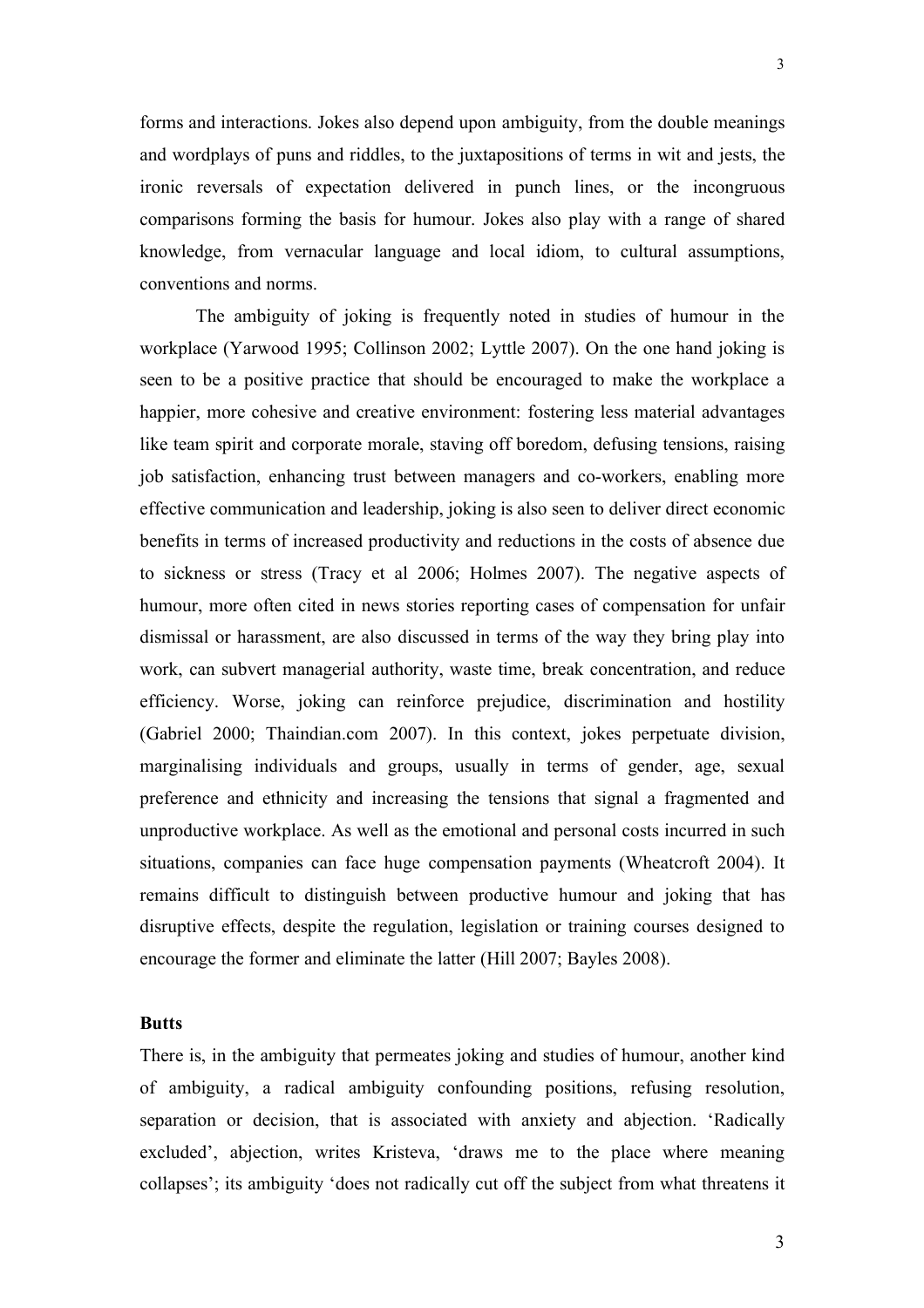– on the contrary, abjection acknowledges it to be in perpetual danger'; symptomatic, abjection 'permeates me' (in contrast to the sublimation that 'keeps it under control') (2; 9). In their relation to abjection, jokes evince undercurrents of anxiety, not just in respect of the 'butt', the object of the joke, site of exclusion and abject affects, but in the uncertainties running through their entire structure. In Freud, jokes display the work of unconscious processes, releasing aggressive or socially unacceptable energies in partially disguised or displaced form and thereby circumventing the censorship of social sanctions, shame and taboos (Freud, 1976: 146). There are different elements in operation, from mastery to hostility and anxiety, often evinced in barely disguised, sexualised, and ambiguous relationships. Different forms of bonding and division, patterns of disguise and displacement, also manifest themselves in themselves in internal dynamic of joking, which demonstrate the complexity and fragility of joke structure and its contexts and open them to uncertainty and interpretation (Oring 1992).

Fig.1 Joke Structure



**\$** speaker; teller of jokes (subject)

- **o** addressee; mirror; interlocutionary complement (other)
- *a* butt; object of exclusion, anxiety, otherness (*objet petit a*/ ab-ject)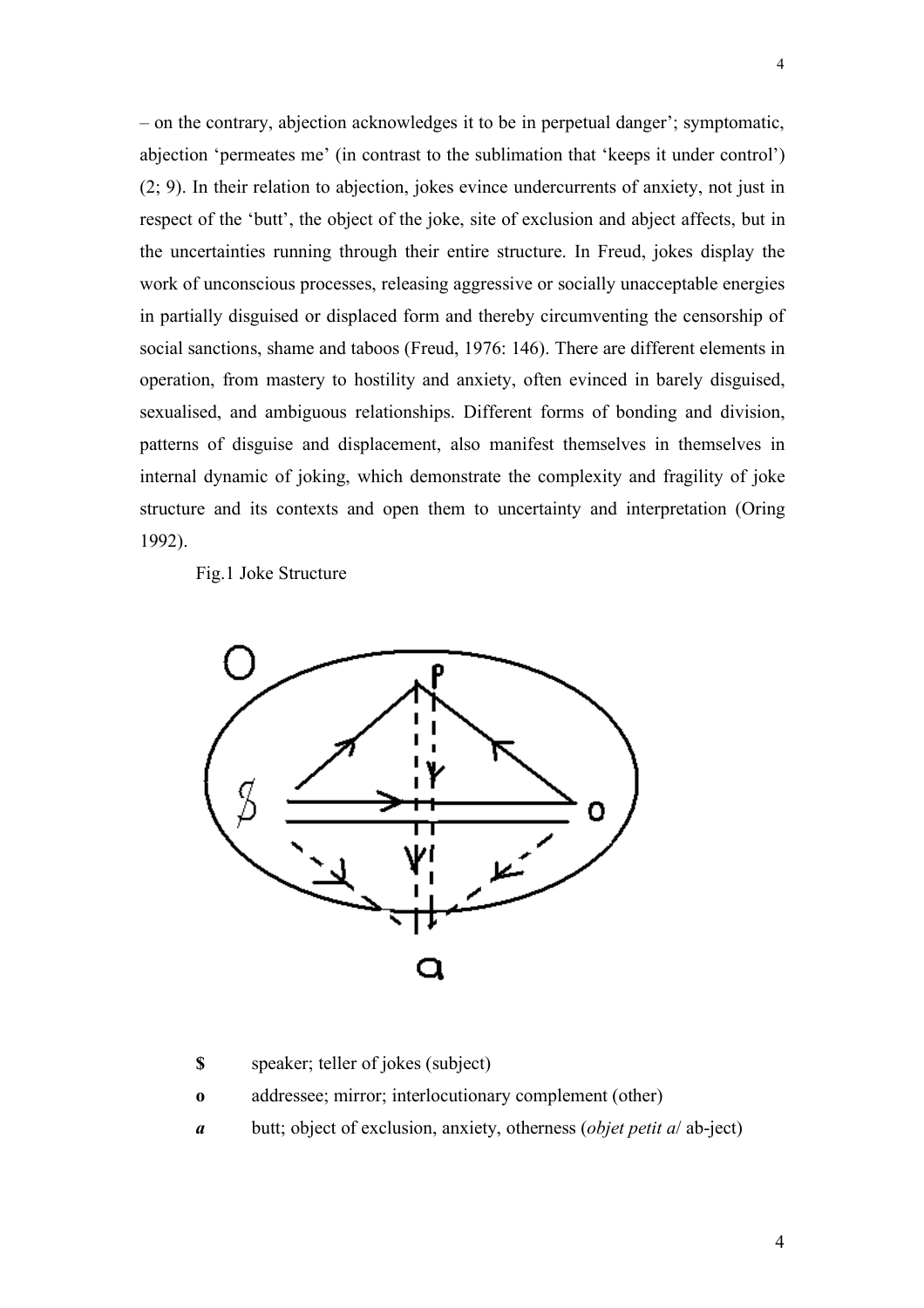- **p** point of signifying articulation, recognition (phallic signifier/ superego)
- **O** signifying convention; context, norms; differences, discriminations (Other)

Jokes manifest degrees of iterability, mobility and relationality between, teller, addressee, butt and generic and cultural context. They have also been related to the historical development of the organisation of work, and to specific concerns about working conditions in which ethnic tensions and jokes manifest a specific function (Davies). In the capacity to disturb relations and positions within structures of work, culture and meaning, joking opens up the incompleteness, arbitrariness and fragility of those systems, thereby exposing the permeability of borders and the insecurity of the subject him or herself. From this perspective, the ambiguity of jokes, and the anxieties on which they depend (and which they try to screen off), comes close to abjection. One may rephrase Kristeva's comments that 'the danger of filth represents for the subject the risk to which the very symbolic order permanently exposed, to the extent that it is a device of discrimination, of differences' (69) to read 'the danger of jokes represents for the subject the risk to which the very symbolic order is permanently exposed'.

# **Collapse of the Other**

Abjection opens individuals (and cultures) to an uncertainty about boundaries, to their 'collapse' even, and to a pervasive sense of otherness within: 'abjection accompanies all religious structurings and reappears to be worked out in new guise, at the time of their collapse' (17). She goes onto to refer to 'a world in which the Other has collapsed', a world 'that has lost its faith in One Master Signifier' (18; 209). Her position is akin to that of Lyotard, who notes that the postmodern condition manifests 'an incredulity towards metanarratives'. Hence it is difficult, individually or institutionally, to delineate boundaries or to make decisions or judgements (often delegated to the deferrals of experts, committees etc) on aesthetic, rational or moral grounds. Consumer culture can be understood in similar terms, with the pervasiveness of advertising and media unsettling distinctions between needs, demands and desires. There is a 'vicious cycle' at work in a society of affluence fuelled by anxieties arising in the gap between consumers being told what they want and knowing what they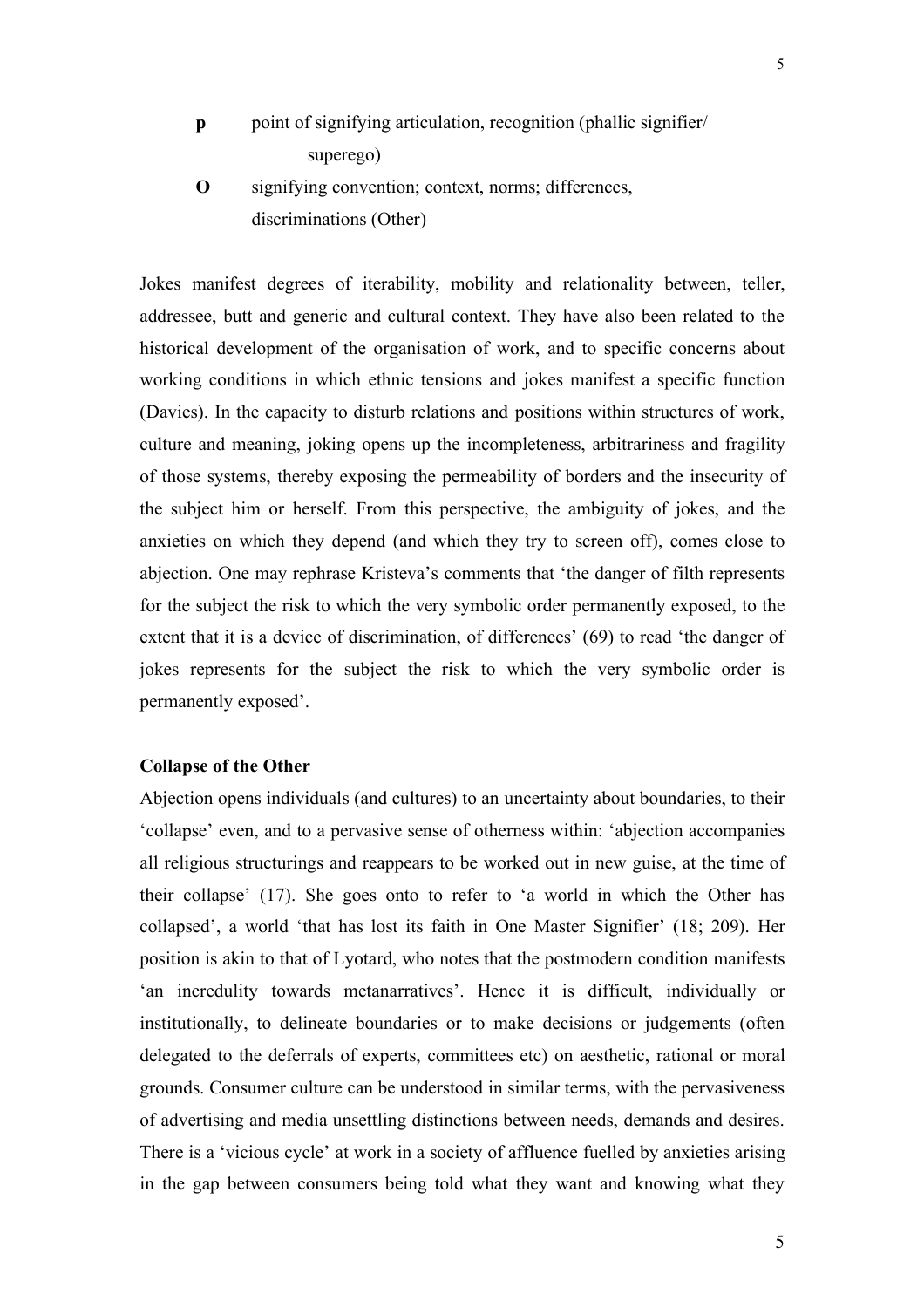really want (Baudrillard; Zizek). It results, not in a satisfied customer, or a rational being, but an 'abject consumer' (Lieberman). A cycle of dis-satisfactions, its affluenza and anxieties, has been identified in changing patterns of work (James 2007; 2008). Britons, so the story goes, work longer hours and are among the most stressed workers in the world. Not surprising given the multifarious demands of the managerialised workplace. With technological changes, the supposed liberation of working life from the office seems to have produced a counter effect. A cultural and economic context of shifting and permeable boundaries, with anxiety on the verge of abjection, surrounds all aspects of work and very much conditions the perceptions about humour at work, from increased legislation, policy, training, advice, and concern (Frean 2006; Purves 2003; Heffer 2004; Hill 2007). All of which return to the problematic ambiguity, ambivalence – and abjection – of joking on a cultural as well as workplace scale.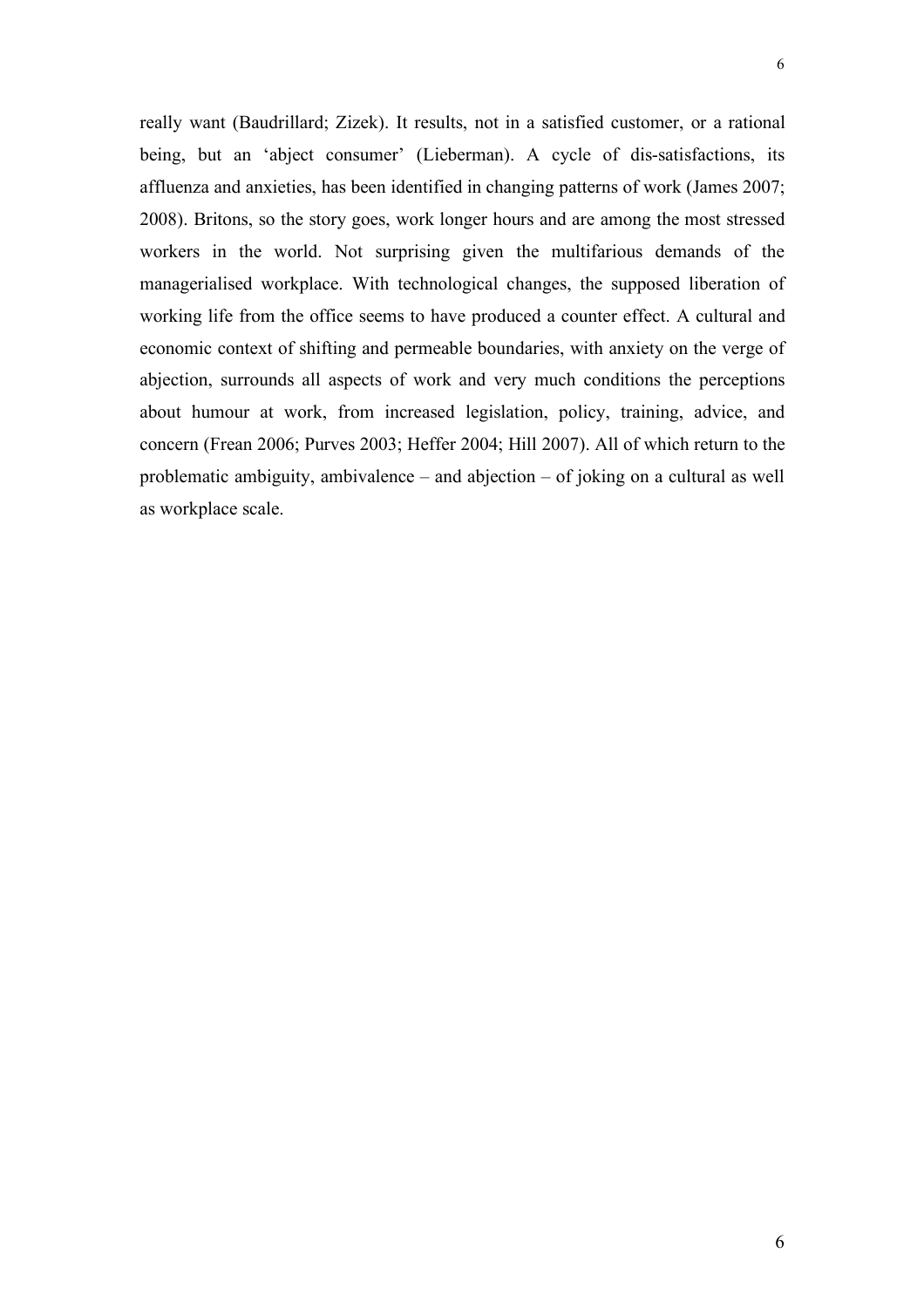#### **References**

Anon (2007) 'The office dinosaurs have had their day', *The Times* 24 January.

http://www.timesonline.co.uk/tol/life\_and\_style/career\_and\_jobs/secretarial/article12

Bataille, Georges (1971) 'L'abjection et les formes miserables', *Oeuvres Completes II,* Paris: Gallimard, 218-221.

Baudrillard, Jean (1998) *The Consumer Society*, trans. Chris Turner, London and New York: Verso.

Collinson, David L. (2002) 'Managing Humor', *Journal of Management Studies*, 39.3: 269-88.

Crainer, Stuart (2003) 'The joke's on your boss', *The Times*, 15 May.

http://www.timesonline.co.uk/tol/life\_and\_style/career\_and\_jobs/graduate

Davies, Christie (1998) *Jokes and their Relation to Society*, New York and Berlin: Mouton de Gruyer.

Foster, Hal (1996) *The Return of the Real*, Ann Arbor: MIT Press

Frean, Alexandra (2006) 'Lewd office e-mail to constitute sexual harassment', *The Times*,  $10^{th}$  June.

http://www.timesonline.co.uk/tol/news/uk/article1083530.ece

Freud, S. (1976), *Jokes and their Relation to the Unconscious*, trans. James Strachey, London: Penguin.

Furnham, Adrian (2005) 'Office Fun? You must be joking', *The Times*. 16 October. http://www.timesonline.co.uk/tol/life\_and\_style/career\_and\_jobs/senior\_executive Heffer, Simon (2004) 'How Labour is destroying our very freedom …' *Daily Mail*,  $10^{th}$  December.

http://www.dailymail.co.uk/pages/live/articles/columnists/columnists.html

Holmes, Janet (2007): 'Making Humor Work: Creativity on the Job', *Applied Linguistics* 28.4: 518-37.

Hill, Amelia (2007) 'Work better? You're having a laugh', *The Observer*, 26 March. http://www.guardian.co.uk/society/2007/mar/25/health/articles

James, Oliver (2007) *Affluenza*, London: Vermilion.

James, Oliver (2008) *The Selfish Capitalist: Origins of Affluenza*, London: Vermilion.

Kristeva, Julia (1982) *Powers of Horror: an Essay in Abjection*, trans. Leon S.

Roudiez, New York: Columbia University Press.

Lieberman, Rhonda (1993) 'Shopping disorders', in *The Politics of Everyday Fear,* 

ed. Brian Massumi, Minneapolis: University of Minnesota Press, 245-65.